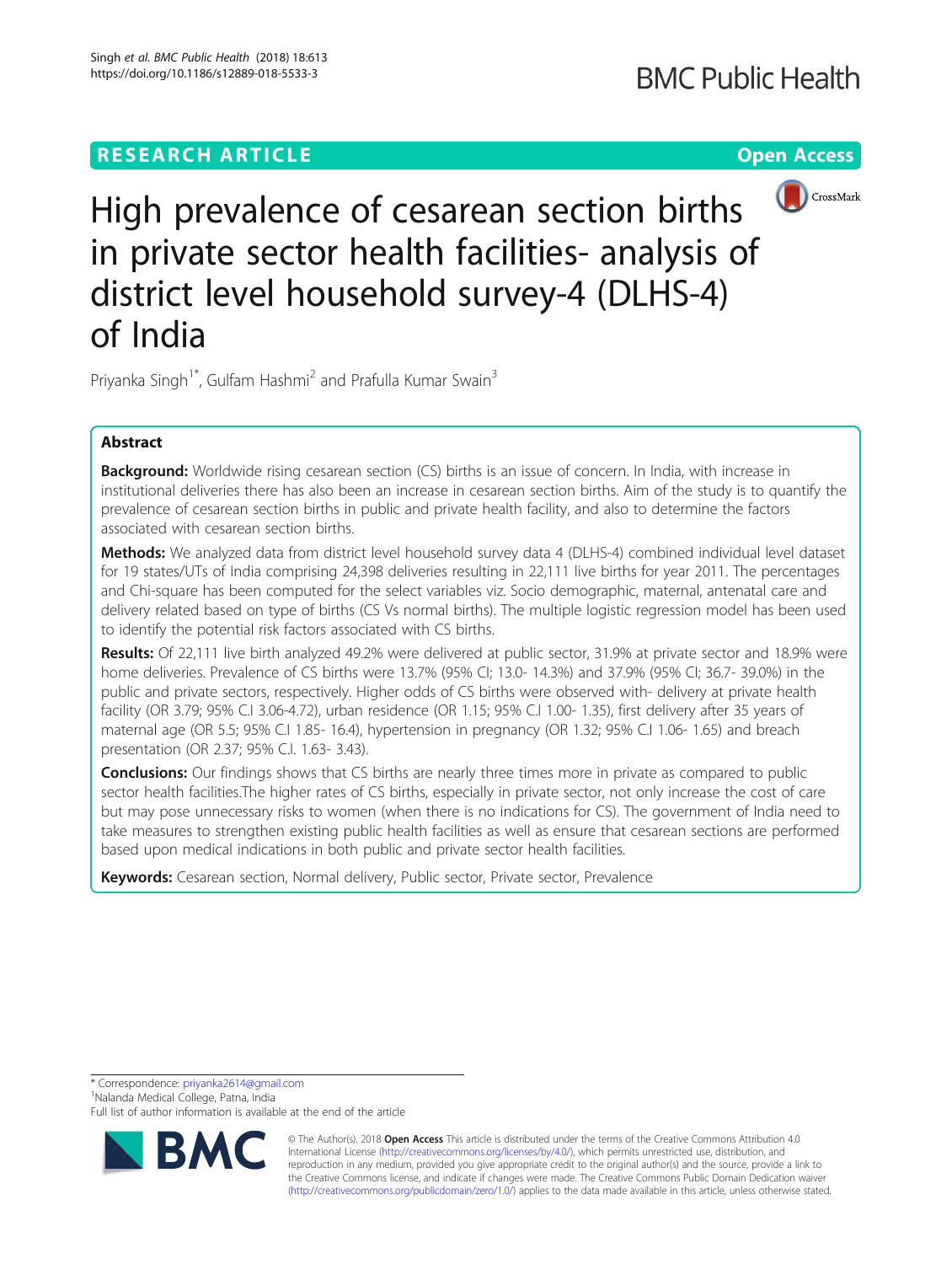# Background

Cesarean section (CS) when indicated is a live saving procedure but when performed without appropriate indications can add risk to both mother and baby [[1](#page-8-0)]. Globally there is an ongoing debate on what should be the optimal rates of CS deliveries  $[2-5]$  $[2-5]$  $[2-5]$  $[2-5]$ . As per recently published WHO report, "At population level, Cesarean section rates higher than 10% are not associated with reductions in maternal and new-born mortality rates" [[1\]](#page-8-0). World-wide large disparity is observed in CS rates, highest rates being reported in Latin America and the Caribbean region (40.5), followed by Northern America (32.3), Oceania (31.1), Europe (25), Asia (19.2) and Africa (7.3) [[6](#page-8-0)]. In India as per District level household survey 3 (DLHS) CS rate is 28.1% in private sector and 12% in public sector health facilities [[7\]](#page-8-0). This survey shows share of Cesarean deliveries in institutional births have increased in India, especially in private sector health facilities. DLHS 4 also shows similar trend in various states though country wide reports are not currently available [\[8](#page-8-0)].

Researchers across world have come up with various reasons for rising CS rates, important ones being "patient's preferences", "fear of vaginal delivery" and "social norms"  $[9-11]$  $[9-11]$  $[9-11]$  $[9-11]$ . Different rates of CS births in public and private sector health facilities suggest that non-medical factors, such as financial gain, may motivate doctors to perform CS deliveries [\[4,](#page-8-0) [12](#page-8-0)].

There are lack of large recent population based studies from India to explore the determinants of CS births and influence of sociodemographic, maternal, pregnancy and delivery related factors on type of delivery (Normal/ Assisted versus Cesarean Section births).

The District Level Household Survey is one of the largest ever demographic and health surveys carried out in India, with a sample size of about seven lakh households covering all districts of the country [\[7](#page-8-0), [8](#page-8-0)]. The data from these surveys have been useful in setting the benchmarks and examining the progress the country has made after the implementation of reproductive child health (RCH) programme. These surveys are useful for the central and state governments in evaluation, monitoring and planning strategies. In view of the completion of 6 years of National Rural Health Mission (2005-12), there is a felt need to focus on the achievements and improvements so far.

There is a paucity of information on Cesarean section rates based on analysis of India DLHS 4 individual level dataset. In present study we try to fill this gap and create evidence from DLHS-4 individual level dataset on factors associated with Cesarean section deliveries in India.

# **Methods**

This study used data from District Level Household Survey (DLHS-4) individual dataset for all births of year 2011 (January 1 to 31st December) [[8\]](#page-8-0). The Ministry of Health and Family Welfare (MoHFW), Government of India, conducted round 4 (DLHS-4) in 26 States and Union Territories of India during 2012-2013 (other than 9 states covered under Annual Health Survey, AHS). In the past, three rounds of DLHS have been undertaken (Round- I in 1998-99, Round-II in 2002-04, and Round-III in 2007-08). A multi-stage, stratified, probability proportional to size sample with replacement design was adopted by DLHS-4. Each district was divided into rural and urban areas. For rural areas primary sampling unit (PSU) was village and the Census of India 2001 was the sampling frame. For urban areas PSU were NSSO Urban Frame Survey (UFS) blocks. UFS blocks in each district have been stratified into million-class cities and non-million class cities and allocation of sample was proportional to relative sizes. Twenty-five households have been selected from each rural and urban PSU. Further detailed description of sample methodology and survey process of DLHS-4 has been mentioned elsewhere [\[8\]](#page-8-0) The survey obtained detailed information on socio demographic details, maternal characteristics, pregnancy and delivery from ever married woman aged 15-49 years.

As available in public domain (accessed from [http://](http://www.iipsindia.ac.in/) [www.iipsindia.ac.in/](http://www.iipsindia.ac.in/)) at the time of analysis, combined individual data set for following 19 states/ UTs (Himachal Pradesh, Punjab, Haryana, Sikkim, Arunachal Pradesh, Nagaland, Manipur, Mizoram, Tripura, Meghalaya, West Bengal, Maharashtra, Andhra Pradesh, Karnataka, Goa, Kerala, Tamil Nadu and Telangana) were used for analysis in present study.

# Definition of variables

# Outcome variable

We defined the type of delivery (CS or normal) as outcome variable.

## Explanatory or independent variables

A wide range of independent variables were used for this analysis. The potential select variables were: maternal age, place of residence, women's education, caste, age at first delivery, wealth index quartiles, received four or more ANC and abdomen checked, blood pressure measured, blood test for haemoglobin, urine test done at least once during pregnancy, Ultrasound done at least once during pregnancy, main place of receiving ANC, complications during pregnancy pallor/ weakness/ giddiness, weak or no movement of foetus, abnormal position of foetus, high blood pressure, bleeding during pregnancy and delivery complications prolonged labour,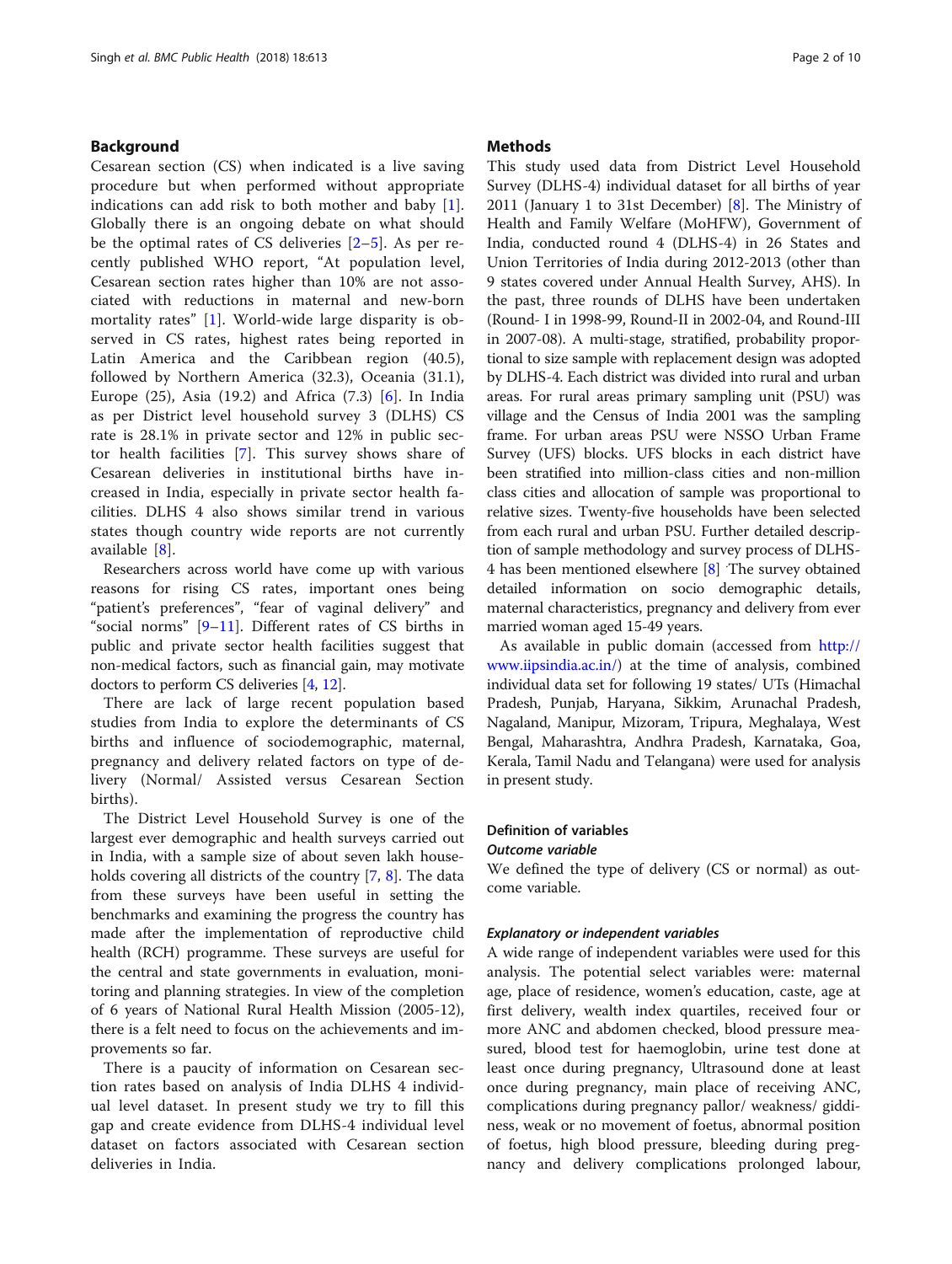obstructed labour, excessive bleeding, breach presentation and convulsion and place of delivery place of delivery has been divided into public sector and private sector health facilities as categorised in DLHS questionnaire (refer Table 1).

Variables of interest were taken from "Ever Married Woman's Questionnaire". The analysis is based on information regarding the latest birth of ever-married women aged 15-49 years, who had given live birth in year 2011 (1st January to 31st December) and reported the "type of delivery". Cesarean section rates were calculated as number cesarean section births out of total live birth for year 2011.

## Statistical analysis

The proportion and percentages were computed and univariate Chi-square test was performed. A multiple logistic regression was used to determine the significant predictors associated with the CS births. Since the outcome variable is a dichotomous variable the multiple logistic regression model was a natural choice. The predictors which are found to be significant in univariate analysis are included in the regression model, the final model was adjusted for all the confounding variables. The results of the regression model have been presented in the form of odds ratio (OR) along with its 95% confidence intervals (CI). The analysis accounted for complex cluster sampling design; hence a complex sample analysis was carried considering the study design and sampling weight of DLHS 4. All the statistical analysis was carried out using SPSS version- 20.0. In all case the P-value < 0.05 was considered as significant.

# Results

### Type of delivery (refer Fig. [1](#page-3-0))

Of total 24,398 deliveries,  $90.6\%$  ( $N = 22,111$ ) were live births and rest  $9.4\%$  (N = 2287) resulted in still births. 81.1% ( $N = 17,934$ ) of the total 22,111 live births were institutional (49.2 and 31.9% at public and private sector health facility respectively) and  $18.9\%$  ( $N = 4177$ ) delivered at home.

Prevalence of CS births were in public sector health facilities was13.7% (95% CI; 13.0- 14.3%) as compared to

Table 1 Subcategories for place of delivery in public and private sector health facilities

| Place of delivery                 | Sub categories                                                                                                                                                                                                                              |
|-----------------------------------|---------------------------------------------------------------------------------------------------------------------------------------------------------------------------------------------------------------------------------------------|
| Public sector<br>health facility  | Government/municipal hospital, government<br>dispensary, urban healthcare, urban family welfare<br>center, community health center, rural hospital,<br>primary health center, sub center, and village<br>clinic by auxiliary nurse midwife. |
| Private sector<br>health facility | Private hospital or clinic, and NGO<br>hospital or clinic.                                                                                                                                                                                  |
| Home                              | Home, parent's home, work place, on way<br>to hospital, others                                                                                                                                                                              |

### Socio demographic and maternal factors (refer Table [2\)](#page-3-0)

This study shows as the maternal age advances proportion of live births by cesarean section as compared to normal delivery increased from 18.5% in woman aged < 19 years to 28.6% in age group > 35 years ( $p$  value < 0.001).

It was also observed that the CS births increases with advancing age of the women at the time of first delivery from 15.1% in aged less than 19 years to 53. 2% amongst aged greater than 35 years (P value  $< 0$ . 001). Higher proportion of live birth deliveries in urban areas were through cesarean section (28.6%) compared to 19.5% in rural areas, ( $p$  value < 0.001). CS births were higher among women with any schooling (25%) as compared to no schooling (12.6%) (P value < 0.001). SC/ST caste women reported less deliveries by CS as compared to other castes (17.3% Vs 27%).

Proportion of CS births significantly increased from lower to highest wealth index quartile ( $p$  value < 0.001) (13, 19, 26, 4, 30.2% in first, second, third, fourth quartile respectively).

### Pregnancy and delivery related factors (refer Table [3](#page-4-0))

It was observed that delivery by cesarean section was 26. 9% in women who received 4 or more ANC and 18.0% in women who received less than 4 ANC ( $p$  value < 0.001).

Similar pattern was seen with those who received abdomen checkup, blood pressure checked, blood test for hemoglobin and urine test done at least once during pregnancy. Overall, it was observed that the CS births were 24.4% in women who received abdomen checkup, blood pressure checked, blood test for hemoglobin and urine tested at least once during pregnancy as compared 12.9% in women who did not receive these checkup even once during pregnancy ( $p$  value< 0.001).

Women who reported ultra sound at least once had 27% CS births compared to 14.6% in women who did not report ultra sound test ( $p$  value< 0.001).

35.1% women receiving ANC primarily at private hospitals delivered by cesarean section compared to 16.7% women who received ANC primarily at public hospitals and 19.6% in women who received ANC at home.

Woman with high blood pressure during pregnancy had significantly higher proportion of C S births than those who had normal blood pressure (35.1% Vs 22.6%).Woman with delivery related complications of convulsion, prolonged labour and breach presentation had significantly higher proportions of CS births ( $p$  value < 0.001).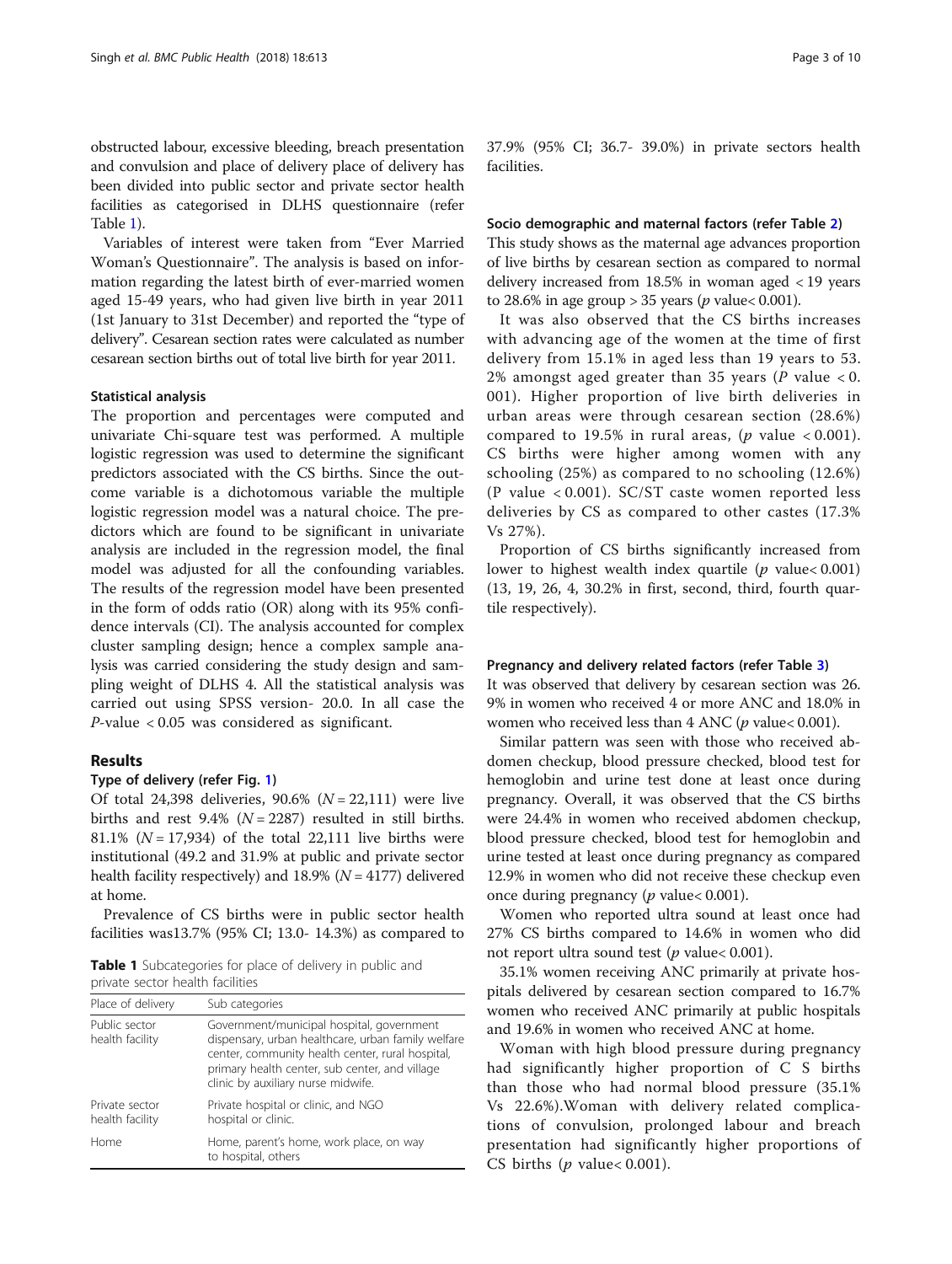<span id="page-3-0"></span>

| Table 2 Sociodemographic and maternal factors based on type of delivery |  |
|-------------------------------------------------------------------------|--|
|-------------------------------------------------------------------------|--|

| Variables             | Categories      | Normal      | Caesarean Section | Chi-Square | P-Value |
|-----------------------|-----------------|-------------|-------------------|------------|---------|
|                       |                 | N (%)       | N (%)             |            |         |
| Age of Mother         | $<$ = 19 Years  | 330 (81.5)  | 75 (18.5)         | 80.62      | 0.001   |
|                       | 20 - 24 Years   | 4874(80.3)  | 1196 (19.7)       |            |         |
|                       | 25 - 34 Years   | 7790 (75.1) | 2576 (24.9)       |            |         |
|                       | $>$ = 35 Years  | 780 (71.4)  | 313 (28.6)        |            |         |
| Residence             | Rural           | 8572 (80.5) | 2074 (19.5)       | 202.91     | 0.001   |
|                       | Urban           | 5202 (71.4) | 2086 (28.6)       |            |         |
| Wealth Index          | First Quartile  | 3059 (87)   | 458 (13)          | 401.62     | 0.001   |
|                       | Second Quartile | 3575 (80.2) | 880 (19.8)        |            |         |
|                       | Third Quartile  | 3578 (73.6) | 1284 (26.4)       |            |         |
|                       | Fourth Quartile | 3558 (69.8) | 1538 (30.2)       |            |         |
| Caste                 | ST/SC           | 5857 (82.7) | 1226 (17.3)       | 231.6      | 0.001   |
|                       | Others          | 7194 (73)   | 2701 (27)         |            |         |
| Age at first delivery | $<$ = 19 Years  | 4387 (84.9) | 783 (15.1)        | 522.76     | 0.001   |
|                       | 20 - 24 Years   | 7053 (77.2) | 2084 (22.8)       |            |         |
|                       | 25 - 34 Years   | 2286 (64.8) | 1243 (35.2)       |            |         |
|                       | $>$ = 35 Years  | 44 (46.8)   | 50 (53.2)         |            |         |
| Maternal education    | Any Schooling   | 11,496 (75) | 3832 (25)         | 192.22     | 0.001   |
|                       | No Schooling    | 2276 (87.4) | 328 (12.6)        |            |         |

Data missing: wealth index for 4; Age at first delivery for 8; maternal education for 2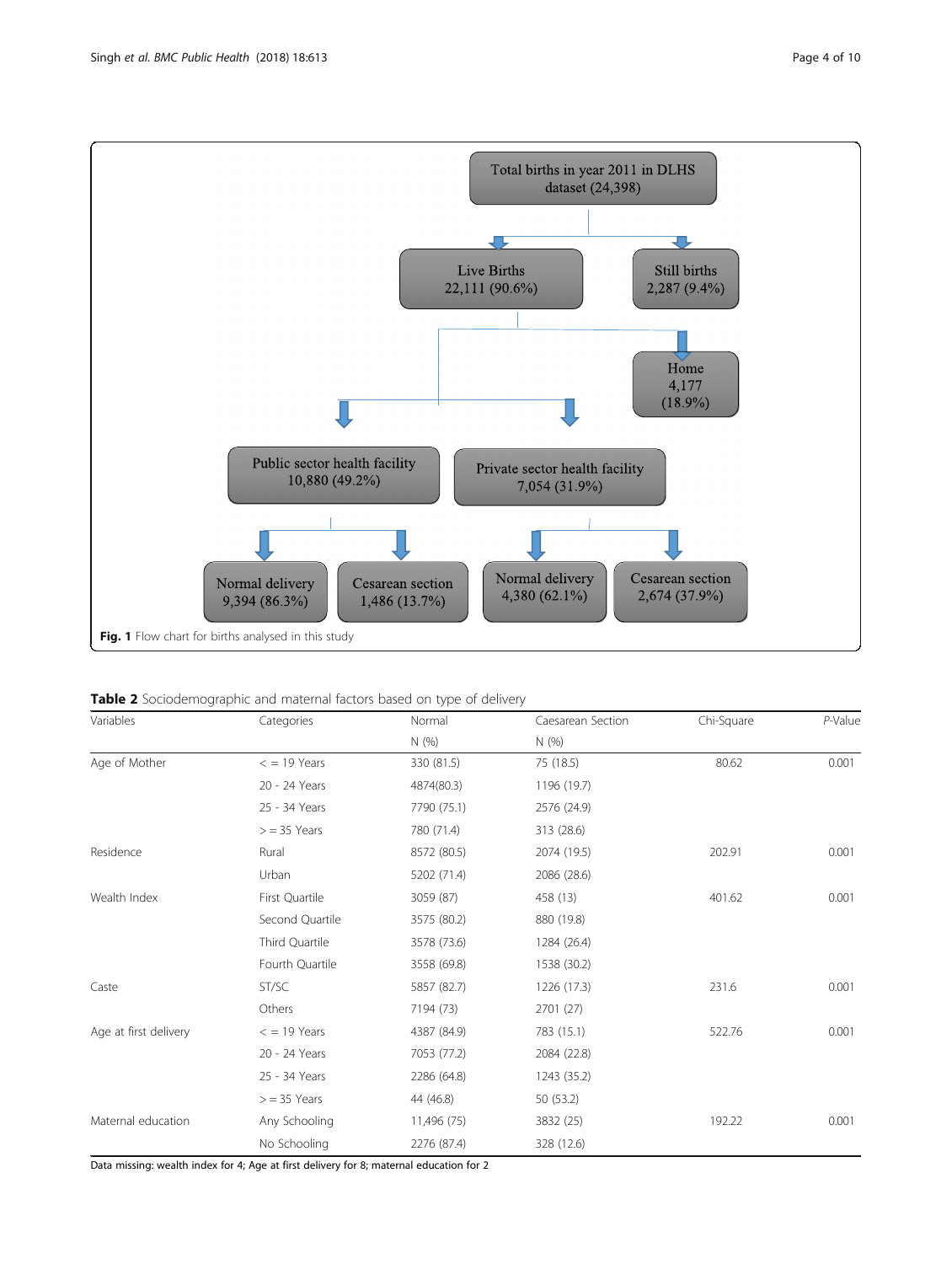<span id="page-4-0"></span>Table 3 Pregnancy and delivery related factors based on type of delivery

| Variables                                                         | Categories | Normal        | Caesarean                                                                                                                                                                                                                                                          | Chi-Square | P-Value |
|-------------------------------------------------------------------|------------|---------------|--------------------------------------------------------------------------------------------------------------------------------------------------------------------------------------------------------------------------------------------------------------------|------------|---------|
| Antenatal care related                                            |            | N (%)         | N (%)                                                                                                                                                                                                                                                              |            |         |
| $4 + ANC$                                                         | Yes        | 8236 (73.1)   | 3035 (26.9)                                                                                                                                                                                                                                                        | 131.01     | 0.001   |
|                                                                   | No         | 3413 (82)     | 749 (18)                                                                                                                                                                                                                                                           |            |         |
| Received abdomen check BP Blood Test and Urine Test at least once | Yes        | 12,106 (75.6) | 3913 (24.4)                                                                                                                                                                                                                                                        | 127.63     | 0.001   |
|                                                                   | No         | 1659 (87.1)   | 245 (12.9)                                                                                                                                                                                                                                                         |            |         |
| USG done                                                          | Yes        | 9099 (73)     | 3360 (27)                                                                                                                                                                                                                                                          | 325.87     | 0.001   |
|                                                                   | No         | 4666 (85.4)   | 798 (14.6)                                                                                                                                                                                                                                                         |            |         |
| Main place of ANC                                                 | Public     | 8163 (83.3)   | 1641 (16.7)                                                                                                                                                                                                                                                        | 732.03     | 0.001   |
|                                                                   | Private    | 4319 (64.9)   | 2335 (35.1)                                                                                                                                                                                                                                                        |            |         |
|                                                                   | Home       | 156 (80.4)    | 38 (19.6)                                                                                                                                                                                                                                                          |            |         |
| Complications during pregnancy                                    |            |               |                                                                                                                                                                                                                                                                    |            |         |
| Pallor/ weakness/ giddiness                                       | Yes        | 1515 (75.4)   | 495 (24.6)                                                                                                                                                                                                                                                         | 2.61       | 0.106   |
|                                                                   | No         | 12,258 (77)   | 3664 (23)                                                                                                                                                                                                                                                          |            |         |
| Weak or no movement of foetus                                     | Yes        | 273 (72.4)    | 104 (27.6)                                                                                                                                                                                                                                                         | 4.17       | 0.041   |
|                                                                   | No         | 13,500 (76.9) | 4055 (23.1)                                                                                                                                                                                                                                                        |            |         |
| Abnormal position of fetus                                        | Yes        | 179 (73.4)    | 65 (26.6)                                                                                                                                                                                                                                                          | 1.65       | 0.199   |
|                                                                   | No         | 13,594 (76.9) | 4094 (23.1)                                                                                                                                                                                                                                                        |            |         |
| High Blood Pressure                                               | Yes        | 527 (64.9)    | 285 (35.1)                                                                                                                                                                                                                                                         | 67.67      | 0.001   |
|                                                                   | No         | 13,246 (77.4) | 3874 (22.6)<br>52 (26.7)<br>1.34<br>4107 (23.2)<br>79.77<br>230 (38.3)<br>3930 (22.7)<br>221 (23.5)<br>0.06<br>3939 (23.2)<br>396 (26.7)<br>11.34<br>3764 (22.9)<br>109.67<br>192 (44.1)<br>3968 (22.7)<br>2.01<br>439 (24.5)<br>3721 (23.1)<br>2674(37.9)<br>1413 |            |         |
| Bleeding                                                          | Yes        | 143 (73.3)    |                                                                                                                                                                                                                                                                    |            | 0.248   |
|                                                                   | No         | 13,630 (76.8) |                                                                                                                                                                                                                                                                    |            |         |
| Delivery complications                                            |            |               |                                                                                                                                                                                                                                                                    |            |         |
| Convulsion                                                        | Yes        | 370 (61.7)    |                                                                                                                                                                                                                                                                    |            | 0.001   |
|                                                                   | No         | 13,400 (77.3) |                                                                                                                                                                                                                                                                    |            |         |
| Excessive bleeding                                                | Yes        | 718 (76.5)    |                                                                                                                                                                                                                                                                    |            | 0.803   |
|                                                                   | No         | 13,052 (76.8) |                                                                                                                                                                                                                                                                    |            |         |
| Prolonged labour                                                  | Yes        | 1085 (73.3)   |                                                                                                                                                                                                                                                                    |            | 0.001   |
|                                                                   | No         | 12,685 (77.1) |                                                                                                                                                                                                                                                                    |            |         |
| Breach presentation                                               | Yes        | 243 (55.9)    |                                                                                                                                                                                                                                                                    |            | 0.001   |
|                                                                   | No         | 13,527 (77.3) |                                                                                                                                                                                                                                                                    |            |         |
| Obstructed labour                                                 | Yes        | 1350 (75.5)   |                                                                                                                                                                                                                                                                    |            | 0.158   |
|                                                                   | No         | 12,420 (76.9) |                                                                                                                                                                                                                                                                    |            |         |
| Place of delivery                                                 | Private    | 4380(62.1)    |                                                                                                                                                                                                                                                                    |            | 0.001   |
|                                                                   | Public     | 9394(86.3)    | 1486(13.7)                                                                                                                                                                                                                                                         |            |         |

Data missing: four or more antenatal care visits for 2501; Received abdomen check BP Blood Test and Urine Test at least once for 11; USG at least once for 11; Main place for 1282; Pallor/ weakness/ giddiness for 2; Weak or no movement of foetus for 2; Abnormal position of fetus for 2; High Blood Pressure for 2; Bleeding for 2; convulsion for 4; Prolonged labour for 4; Breach presentation for 4; Obstructed labour for 4

### Multiple logistic regression (refer Table [4\)](#page-5-0)

Table [4](#page-5-0) shows the results of the predictor associated with caesarean section births. Particularly the sociodemographic and maternal related variables viz., residence, wealth index quartile and mothers age at first delivery are found to be statistically significant (P-value< 0.05). The odds of CS births were higher for women who belonged to urban areas (OR 1.15, 95% CI; 1.00-1.35). The Mothers' first pregnancy at aged more than 35 years had 5.51 times more likely to have CS delivery than those were younger (age < 19 years) at their first pregnancy (OR 5.51; 95% CI 1.85-16.40). The women who belong to richer wealth index quartile is having more risk of CS delivery as compared to poor wealth index quartile (OR 1.19, 95% CI; 1.01-1.57).

The predictors like more than 4 ANC check-up, ultrasound diagnosis, high BP, Excessive bleeding, breach presentation and obstructed labour were significantly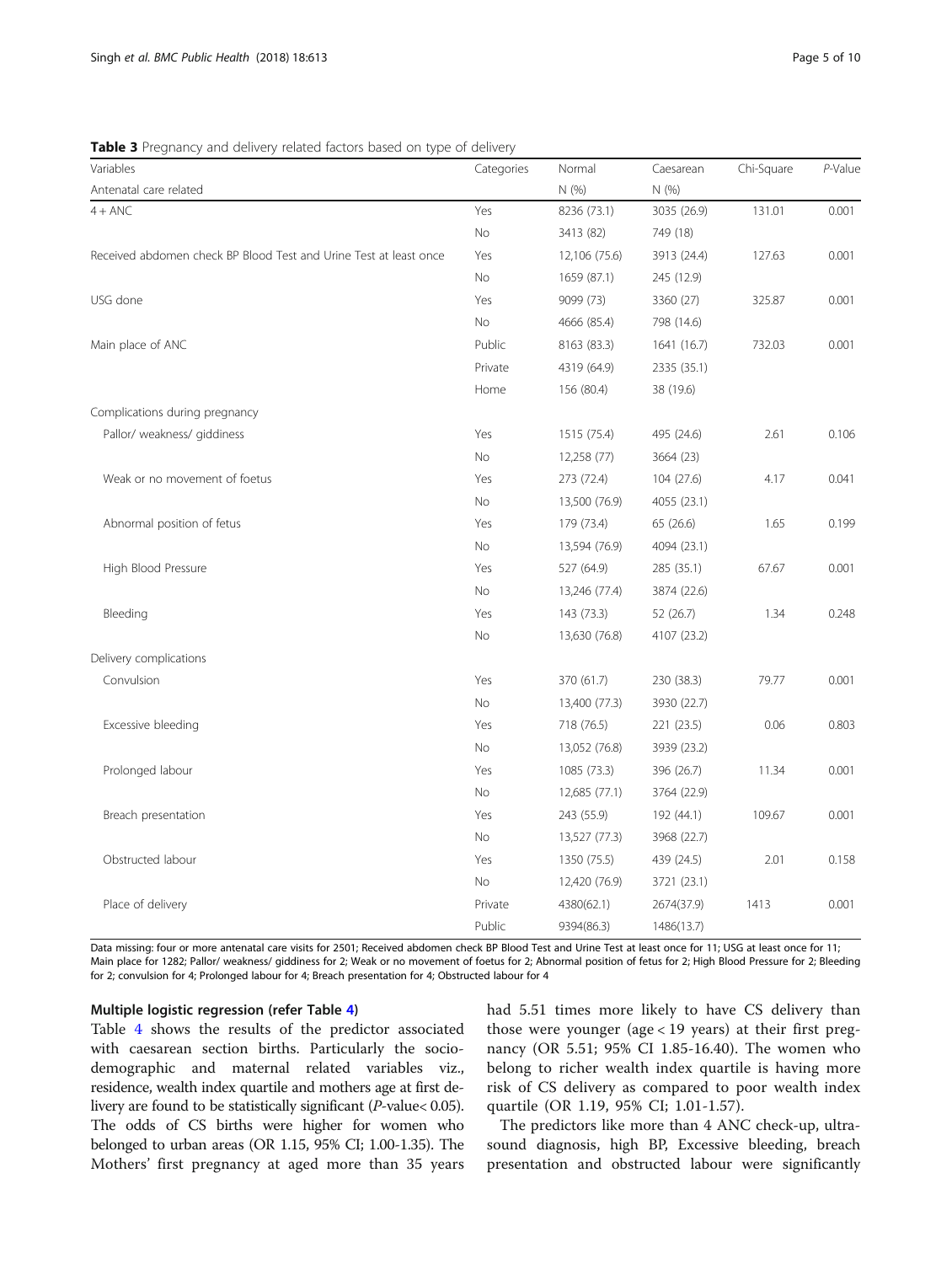<span id="page-5-0"></span>Table 4 Association of socio-demographic, maternal, pregnancy and delivery related variables with Cesarean section deliveries using multiple logistic regression

| Variables                                                                   | Categories     | Total                     | Delivered by C section |                     |
|-----------------------------------------------------------------------------|----------------|---------------------------|------------------------|---------------------|
|                                                                             |                | $N = 17,934$ (% of total) | $n = 4160$ (% of N)    | Odds ratio (95% CI) |
| Socio-demographic and maternal                                              |                |                           |                        |                     |
| Age of Mother                                                               | $<$ = 19 Years | 405 (2.26)                | 75 (1.80)              | 1.38 (0.76-2.50)    |
|                                                                             | 20 - 24 Years  | 6070 (33.85)              | 1196 (28.75)           | $1.19(0.97-1.45)$   |
|                                                                             | $>$ = 35 Years | 1093 (6.09)               | 313 (7.52)             | $1.2$ (0.81-1.76)   |
|                                                                             | 25 - 34 Years  | 10,366 (57.8)             | 2576 (61.92)           | $\mathbf{1}$        |
| Residence                                                                   | Urban          | 7288 (40.64)              | 2086 (50.14)           | 1.15 (1.00-1.35)    |
|                                                                             | Rural          | 10,646 (59.36)            | 2074 (49.86)           | $\mathbf{1}$        |
| Wealth index                                                                | Fourth         | 3517 (19.62)              | 1538 (36.97)           | $1.19(1.01-1.57)$   |
|                                                                             | Third          | 4455 (24.85)              | 1284 (30.87)           | $1.08(0.83-1.42)$   |
|                                                                             | Second         | 4862 (27.12)              | 880 (21.15)            | 1.32 (1.01-1.73)    |
|                                                                             | First quartile | 5096 (28.42)              | 458 (11.01)            | $\mathbf{1}$        |
| Caste                                                                       | Others         | 9895 (55.17)              | 2701 (64.93)           | 1.07 (0.90-1.26)    |
|                                                                             | ST/SC          | 7083 (39.49)              | 1226 (29.47)           | 1                   |
| Maternal education                                                          | Any Schooling  | 15,328 (85.47)            | 3832 (92.12)           | 1.01 (0.74-1.36)    |
|                                                                             | No Schooling   | 2604 (14.52)              | 328 (7.88)             | $\mathbf{1}$        |
| Age at first delivery                                                       | $>$ = 35 Years | 94 (0.52)                 | 50 (1.20)              | 5.51 (1.85-16.40)   |
|                                                                             | 25 - 34 Years  | 3529 (19.68)              | 1243 (29.88)           | 2.49 (1.87-3.32)    |
|                                                                             |                |                           |                        |                     |
|                                                                             | 20 - 24 Years  | 9137 (50.95)              | 2084 (50.10)           | $1.43(1.15-1.77)$   |
|                                                                             | $<$ = 19 Years | 5170 (28.83)              | 783 (18.82)            | 1                   |
| Antenatal care related                                                      |                |                           |                        |                     |
| $4 + ANC$                                                                   | Yes            | 11,271 (62.85)            | 3035 (72.96)           | 1.23 (1.00-1.49)    |
|                                                                             | No             | 4162 (23.21)              | 749 (18)               | $\mathbf{1}$        |
| Received abdomen check + BP check+ Blood Test + Urine<br>Test at least once | No             | 1904 (10.62)              | 245 (5.89)             | 1.28 (0.68-2.39)    |
|                                                                             | Yes            | 16,019 (89.32)            | 3913 (94.06)           | $\mathbf{1}$        |
| USG done                                                                    | Yes            | 12,459 (69.47)            | 3360 (80.77)           | 1.37 (1.09-1.74)    |
|                                                                             | No             | 5464 (30.47)              | 798 (19.18)            | $\mathbf{1}$        |
| Complications during pregnancy                                              |                |                           |                        |                     |
| Weak or no movement of foetus                                               | Yes            | 377(2.1)                  | 104(2.5)               | 1.01 (0.74-1.36)    |
|                                                                             | No             | 17,555 (97.89)            | 4055 (97.48)           | 1                   |
| Abnormal position of fetus                                                  | Yes            | 244 (1.36)                | 65 (1.56)              | 1.11 (0.75-1.66)    |
|                                                                             | No             | 17,688 (98.63)            | 4094 (98.41)           | $\mathbf{1}$        |
| High BP                                                                     | Yes            | 812 (4.53)                | 285 (6.85)             | 1.32 (1.06-1.65)    |
|                                                                             | No             | 17,120 (95.46)            | 3874 (93.13)           | $\mathbf{1}$        |
| Bleeding                                                                    | Yes            | 195 (1.09)                | 52 (26.67)             | 1.24 (0.83-1.87)    |
|                                                                             | No             | 17,737 (98.9)             | 4107 (23.15)           | $\mathbf{1}$        |
| Delivery complications                                                      |                |                           |                        |                     |
| Convulsion                                                                  | Yes            | 600 (3.35)                | 230 (5.53)             | 1.15 (0.84-1.58)    |
|                                                                             | No             | 17,330 (96.63)            | 3930 (94.47)           | 1                   |
| Excessive bleeding                                                          | Yes            | 16,991 (94.74)            | 3939 (94.69)           | $1.55(1.17-2.04)$   |
|                                                                             | No             | 939 (5.24)                | 221 (5.31)             | $\mathbf{1}$        |
| Prolonged labour                                                            | Yes            | 16,449 (91.72)            | 3764 (90.48)           | $1.05(0.83-1.35)$   |
|                                                                             | No             | 1481 (8.26)               | 396 (9.52)             | $\mathbf{1}$        |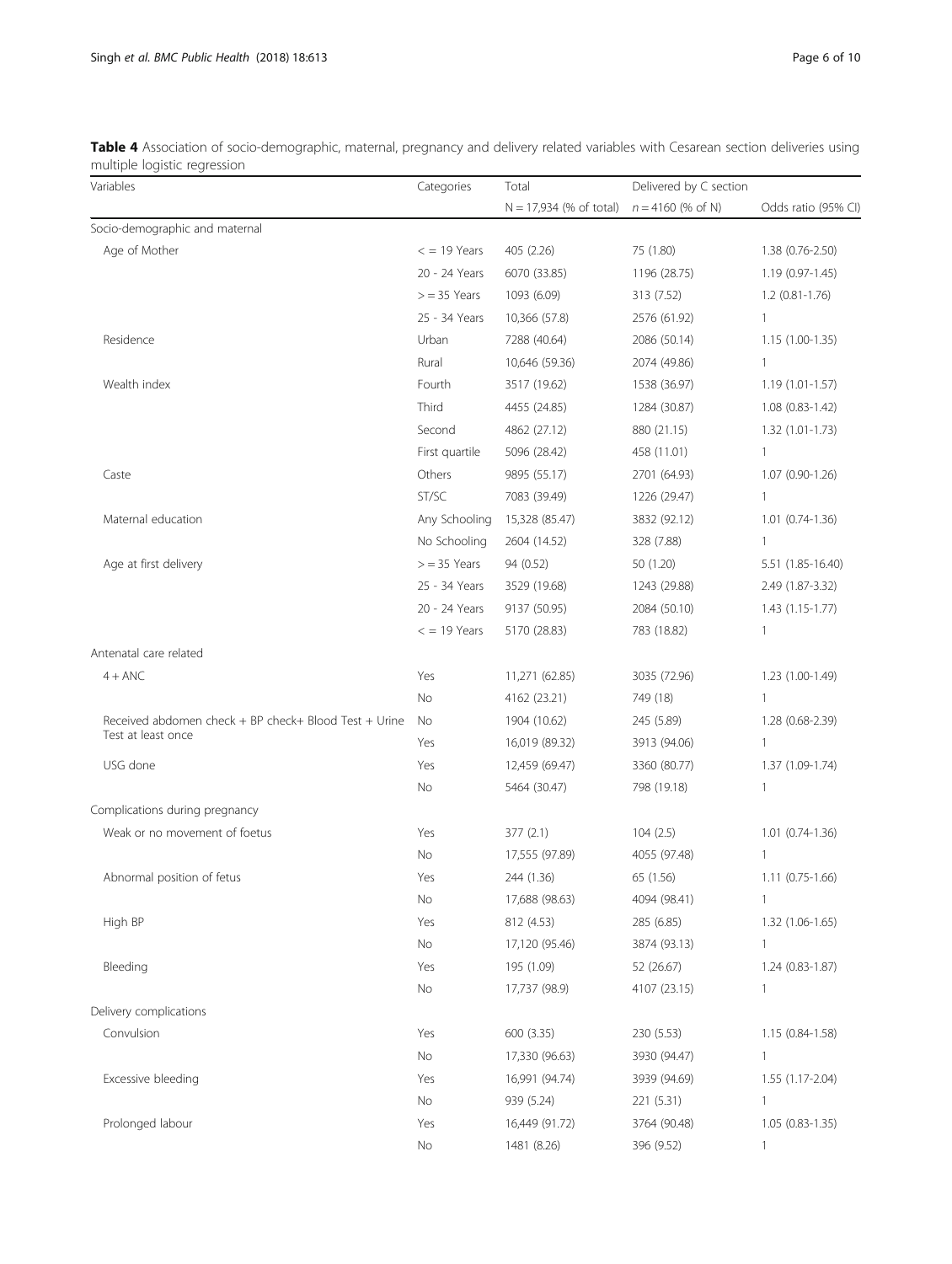| Variables           | Categories | Total                     | Delivered by C section |                     |
|---------------------|------------|---------------------------|------------------------|---------------------|
|                     |            | $N = 17,934$ (% of total) | $n = 4160$ (% of N)    | Odds ratio (95% CI) |
| Obstructed labour   | Yes        | 16,141 (90)               | 3721 (89.45)           | $1.41(1.11-1.78)$   |
|                     | <b>No</b>  | 1789 (9.98)               | 439 (10.55)            |                     |
| Breach presentation | Yes        | 435 (2.43)                | 192 (4.62)             | $2.37(1.63 - 3.43)$ |
|                     | No         | 17,495 (97.55)            | 3968 (95.38)           |                     |
| Place of delivery   |            |                           |                        |                     |
| Place of Delivery   | Private    | 7054 (39.33)              | 2674 (64.28)           | 3.79 (3.06-4.72)    |
|                     | Public     | 10,880 (60.67)            | 1486 (35.72)           |                     |

Table 4 Association of socio-demographic, maternal, pregnancy and delivery related variables with Cesarean section deliveries using multiple logistic regression (Continued)

associated with CS deliveries (P-value< 0.05). There is an increase in CS births with increase in the number of ANC visits. The women who had more than 4 ANC visit had 1.23 times more likely of CS delivery as compared to those who did not make any ANC visit. Complaint of high BP during pregnancy had significantly higher odds of CS births (OR 1.32; 95% CI 1.06-1.65). The history of delivery complication especially, breach presentation (OR 2.37; 95% CI 1.63-3.43), obstructed labour (OR 1.41 95% CI 1.11-1.78) and excessive bleeding during delivery (OR 1.55; 95% CI 1.17-2.04) had higher odds of CS Births. Also, delivery at a private sector health facility had 3.79 times higher odds of CS births (OR 3.79, 95% CI 3.06-4.72) as compared to delivery at public sector health facility.

# **Discussion**

Promoting Institutional deliveries is an important intervention of Government of India to decrease maternal morbidity and mortality. Findings show that although higher proportion of woman deliver at public sector, CS births are more in private sector health facilities. India has observed a sharp rise in institutional deliveries (Fig. [2](#page-7-0)), from 47% (DLHS 3, 2007-08) to 81.1% in current study (DLHS 4, 2011-12). This sharp increase after launch of the Janani Suraksha Yojana (JSY) and Janani Shishu Suraksha Karyakram (JSSK) schemes could be attributed to large extent to these programme being able to increase institutional births and hence decrease home deliveries [[13](#page-8-0)]. Interestingly, earlier higher proportion of institutional deliveries took place in private sector whereas present study shows public sector is now bigger contributor to institutional births. Result also shows of all those delivered in private sector nearly 38% delivered by CS as compared to only 14% in public sector. Various studies have shown that there are multiple factors which influence a woman's decision to deliver by cesarean section  $[14]$ . For profit making some private sector providers may perform unwanted CS deliveries, while woman themselves can also opt for CS delivery due to fear of pain or they believe CS deliveries

are safer  $[15-19]$  $[15-19]$  $[15-19]$  $[15-19]$ . In current study, CS rates in private health facilities rates are much greater than the WHO recommended maximum limit of 15% for CS births [\[3,](#page-8-0) [20](#page-8-0)]. Other studies have also confirmed that there is greater prevalence of CS births in private sector health facilities as compared to public sector health facilities [\[21](#page-8-0)–[25](#page-8-0)]. Though there has been a growing demand to revisit these rates, still these rates being selectively high in private sector is area of concern. Flagship program of Government of India. "Pradhan Mantri Surakshit Matritva Abhiyan" (PMSMA) can be utilised so as to reduce service provider induced increased CS rate of private sector.

Significantly higher proportion of woman with age more than 35 years and less than 19 years were associated with increased proportion of cesarean section ( $p$  value < 0.001). Others studies have also shown that greater maternal age as an important factor associated with cesarean births because other medical conditions like hypertension, diabetes being more prevalent at higher age group [[26](#page-8-0), [27\]](#page-8-0).

More cesarean section births took place in urban woman as compared to the ones who resided in rural areas. More accessibility to medical intervention in urban areas, presence of more health facilities and insurances in urban areas can be probable reasons [[28](#page-8-0)].

Wealthier woman, belonging to higher caste group and having some schooling and more likely to deliver by cesarean section ( $p$  value < 0.001). Cesarean section seems to be a choice method for woman who can afford it rather than being a procedure for safe delivery when medically indicated [\[29](#page-8-0), [30](#page-8-0)]. Woman with lower socioeconomic status might cannot afford or do not have access to health facilities which are equipped to perform cesarean delivery. Other studies on CS births in developing countries have also supported this finding [\[31\]](#page-8-0).

The finding of higher cesarean rates amongst mothers whose first delivery is after age of 35 years is matter of concern, since this contributes to increased further CS deliveries, considering that history of CS delivery is a relative indication for CS in subsequent delivery [[32,](#page-9-0) [33\]](#page-9-0).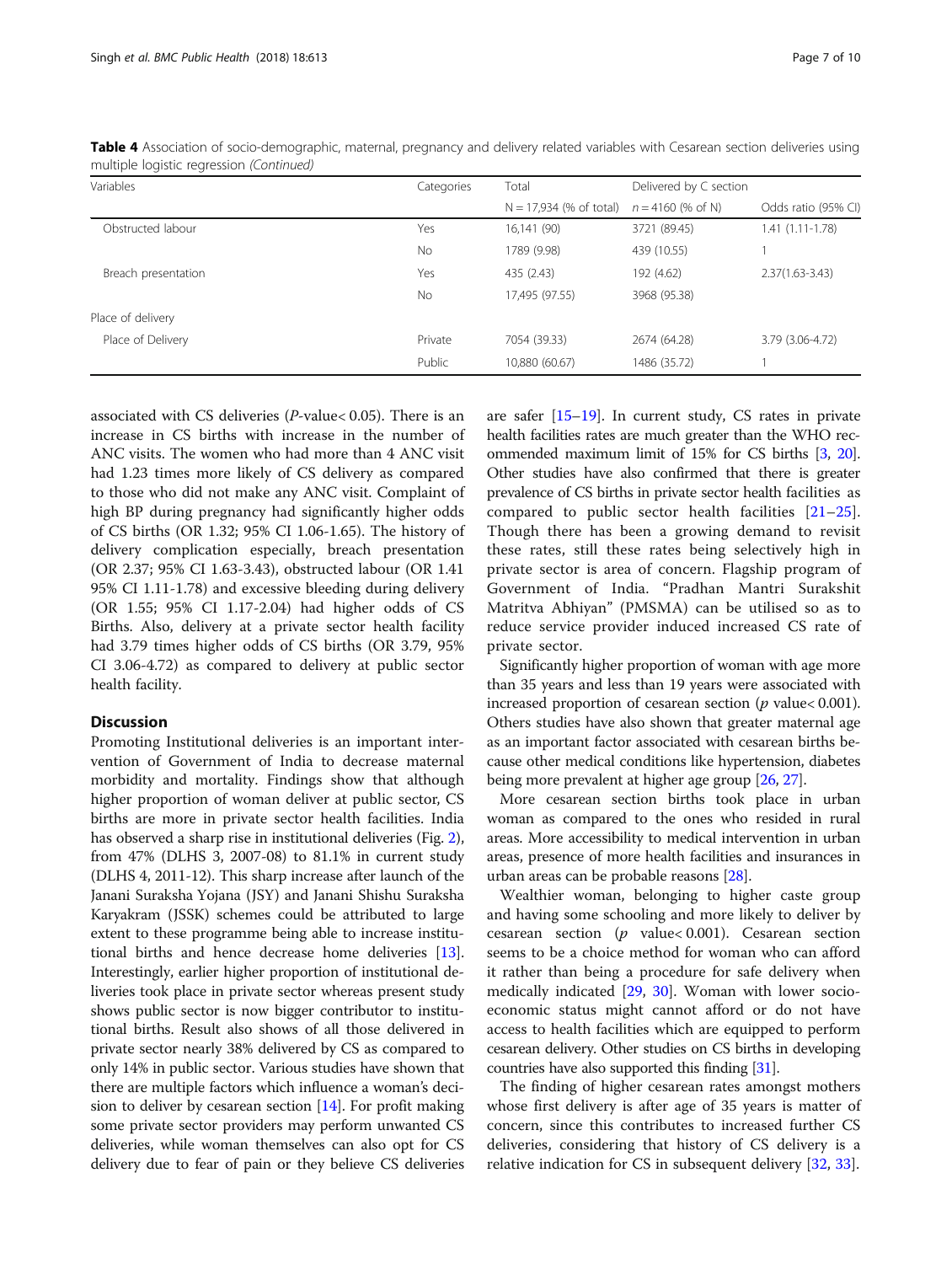<span id="page-7-0"></span>

Findings shows greater number of antenatal care visits being associated with higher CS Birth rates. Women who had four or more antenatal check-ups were significantly more likely to have a CS births (OR 1.23 95% CI 1.0-1.5). Antenatal care is the care given to pregnant woman by health care provider for safe pregnancy and child birth. Antenatal care is the ideal time to counsel and prepare pregnant woman for normal delivery (if there are no medical indications for CS), since this is the time she can interact with her care giver and plan safe delivery [[19](#page-8-0), [34](#page-9-0)]. Other studies have also shown this finding, as greater number of ANC visits allows more interaction between the care provider and pregnant woman, which might influence her to provider induced CS delivery [\[35,](#page-9-0) [36](#page-9-0)]. This finding has programmatic implications, ANC visit can be an opportunity to increase institutional deliveries and counsel mother regarding indications of cesarean section and risk involved [\[16,](#page-8-0) [19\]](#page-8-0).

Ultrasound imaging done at least once during current pregnancy was significantly associated with higher risk of CS births. Ultrasound imaging is an essential component of antenatal care services. Also recommended by WHO for safe pregnancy and foetal monitoring [[35,](#page-9-0) [36](#page-9-0)]. It helps to assess foetal growth, congenital anomalies or maternal complications if any at a very early stage so that the detected condition can be managed at the earliest [[37,](#page-9-0) [38\]](#page-9-0).

Study shows higher risk of cesarean section in case mother had complications of high blood pressure during pregnancy. Antenatal screening for high blood pressure and timely management of such mothers can bring down unwanted CS procedures. As expected, the chance of CS is higher among those who have experienced complications during delivery (excessive bleeding, obstructed labour, breach presentation). Literature also supports this finding as these complications may lead to higher risk to both mother and baby hence cesarean section needed as live saving procedure [[4](#page-8-0), [39](#page-9-0)].

# Conclusions

The caesarean section is a globally recognised maternal health-care indicator. Unnecessary caesarean sections also pulls resources away from other services in overloaded and weak health systems. In India, CS rates are high in private sector health facilities, though their share in total deliveries is much lesser as compared to public sector health facilities. Hence there is need for strengthening of existing public health facilities especially, emergency obstetric care services so that if medically indicated live saving surgical procedure can be performed in public sector itself rather than drifting woman towards profit driven private sector health facilities. The government of India need to take measures to ensure that caesarean sections are performed based upon medical indications. Appropriate mechanism and specific opportunities for awareness generation and provider education, focused upon populations which are likely to prefer cesarean section, should be developed. Appropriate monitoring and accountability systems should be developed at both national and state levels in India.

# Key messages

- Though higher proportions of institutional deliveries take place at public sector health facilities, Cesarean Section births are nearly three times higher in private sector health facilities.
- Non-medical determinants of Cesarean Section like place of delivery, household wealth index, residence, age of mother at first delivery, number of ANC can be looked upon in order to keep check on unwanted CS births.
- Antenatal Care can be utilised as an opportune time to explain the indication and hazards associated with CS birth.

#### Abbreviations

AHS: Annual Health Survey; ANC: Antenatal care; BP: Blood pressure; BP: Blood pressure; C I: Confidence interval; CS: Cesarean section; DLHS: District level household survey; JSSK: Janani Shishu Suraksha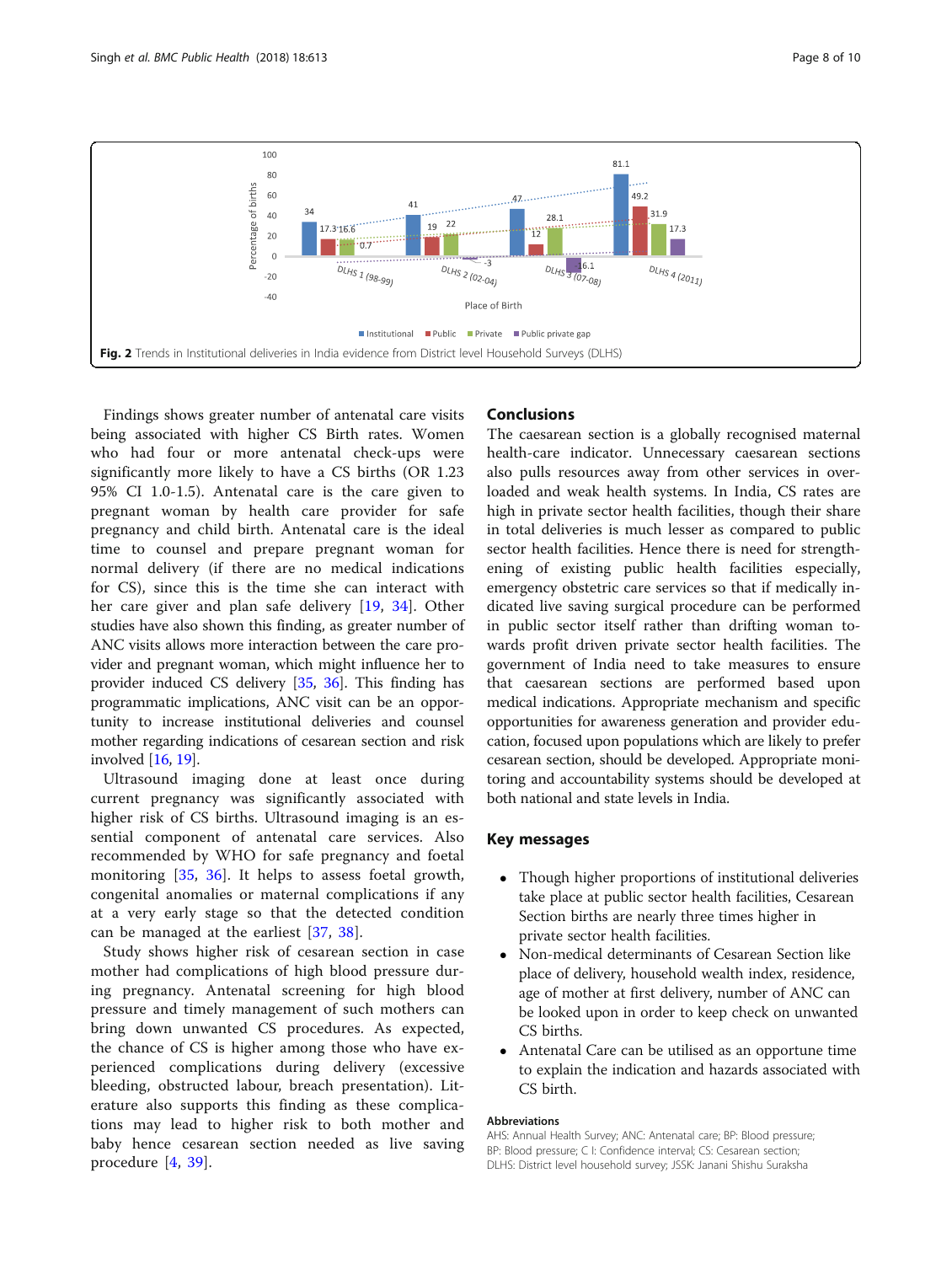<span id="page-8-0"></span>Karyakram; JSY: Janani Suraksha Yojana; OR: Odds ratio; PMSMA: Pradhan Mantri Surakshit Matritva Abhiyan; RCH: Reproductive child health; UT: Union Territories

#### Acknowledgements

The contribution of Dr. Chandrakant Lahariya in the critical review of the earlier version of the manuscript is highly appreciated.

#### Availability of data and materials

The datasets generated and/or analysed during the current study are available in the (IIPS, Mumbai) repository, (accessed from [http://](http://www.iipsindia.ac.in) [www.iipsindia.ac.in](http://www.iipsindia.ac.in)/).

#### Authors' contributions

PS did the design, review of relevant literature and statistical analysis.GH and PKS contributed to the analysis, its interpretation. PS wrote the first draft of the manuscript. GH and PKS contributed on revisions of the manuscript, and all authors approved the final version.

### Ethics approval and consent to participate

The DLHS-4 was collected by the International Institute for Population Sciences, Mumbai on behalf of the Ministry of Health and Family Welfare, Government of India. All data were de-identified. The de-identified version of the DLHS-4 data is publicly available upon formal request for access to the Director of India's Institute of Population Sciences. As no patient could be identified or contacted, no ethics approval was required by individual researchers to undertake this study (Please refer page no- 36 of the document National ethical guidelines for biomedical and health research involving human participants link to the document- [http://www.icmr.nic.in/guidelines/](http://www.icmr.nic.in/guidelines/ICMR_Ethical_Guidelines_2017.pdf) [ICMR\\_Ethical\\_Guidelines\\_2017.pdf\)](http://www.icmr.nic.in/guidelines/ICMR_Ethical_Guidelines_2017.pdf).

#### Competing interests

The authors declare that they have no competing interests.

# Publisher's Note

Springer Nature remains neutral with regard to jurisdictional claims in published maps and institutional affiliations.

### Author details

<sup>1</sup>Nalanda Medical College, Patna, India. <sup>2</sup>Public Health Specialist, Lucknow, India. <sup>3</sup>Department of Statistics, Utkal University, Bhubaneswar, India.

# Received: 25 August 2017 Accepted: 1 May 2018 Published online: 10 May 2018

#### References

- 1. Souza J, Gulmezoglu A, Lumbiganon P, et al. Cesarean section without medical indications is associated with an increased risk of adverse shortterm maternal outcomes: the 2004-2008 WHO global survey on maternal and perinatal health. BMC Med. 2010;8:71.
- 2. World Health Organization. WHO Statement on Cesarean Section Rates, 2015, Available from: [http://apps.who.int/iris/bitstream/10665/161442/1/](http://apps.who.int/iris/bitstream/10665/161442/1/WHO_RHR_15.02_eng.pdf) [WHO\\_RHR\\_15.02\\_eng.pdf.](http://apps.who.int/iris/bitstream/10665/161442/1/WHO_RHR_15.02_eng.pdf) [Last Accessed 17 Aug 2017].
- 3. World Health Organization. Appropriate technology for birth. Lancet. 1985;2: 436–7.
- 4. Neuman M, Alcock G, Azad K, Kuddus A, Osrin D, More NS, Nair N, Tripathy P, Sikorski C, Saville N, Sen A. Prevalence and determinants of cesarean section in private and public health facilities in underserved south Asian communities: cross-sectional analysis of data from Bangladesh, India and Nepal. BMJ Open. 2014;4(12):e005982.
- Ronsmans C, De Brouwere V, Dubourg D, et al. Measuring the need for lifesaving obstetric surgery in developing countries. BJOG. 2004;111:1027–30.
- 6. Betrán AP, Ye J, Moller AB, Zhang J, Gülmezoglu AM, Torloni MR. The increasing trend in cesarean section rates: global, regional and national estimates: 1990-2014. PLoS One. 2016;11(2):e0148343.
- 7. District level household & facility survey (DLHS-3) [Internet]. Mumbai: International Institute for Population Sciences. Available from: [http://rchiips.](http://rchiips.org/PRCH-3.html) [org/PRCH-3.html](http://rchiips.org/PRCH-3.html) [Last accessed 17 Jan 2017].
- 8. District level household & facility survey (DLHS-4) [Internet]. Mumbai: International Institute for Population Sciences. Available from: [http://rchiips.](http://rchiips.org/DLHS-4.html) [org/DLHS-4.html](http://rchiips.org/DLHS-4.html). Html [Last accessed 17 Jan 2017].
- 9. Yoshioka-Maeda K, Ota E, Ganchimeg T, Kuroda M, Mori R. Cesarean section by maternal age group among singleton deliveries and primiparous Japanese women: a secondary analysis of the WHO global survey on maternal and perinatal health. BMC Pregnancy Childbirth. 2016;16(1):39.
- 10. Feng XL, Xu L, Guo Y, Ronsmans C. Factors influencing rising cesarean section rates in China between 1988 and 2008. Bull World Health Organ. 2012;90(1):30–39A.
- 11. Behague DP, Victora CG, Barros FC. Consumer demand for cesarean sections in Brazil: informed decision making, patient choice, or social inequality? A population based birth cohort study linking ethnographic and epidemiological methods. BMJ. 2002;324(7343):942.
- 12. Oliveira RR, Melo EC, Novaes ES, Ferracioli PL, Mathias TA. Factors associated to cesarean delivery in public and private health care systems. Revista da Escola de Enfermagem da USP. 2016;50(5):733–40.
- 13. Randive B, Diwan V, De Costa A. India's conditional cash transfer Programme (the JSY) to promote institutional birth: is there an association between institutional birth proportion and maternal mortality? Baradaran HR, ed. PLoS One. 2013;8(6):e67452.
- 14. Loke AY, Davies L, Li S. Factors influencing the decision that women make on their mode of delivery: the health belief model. BMC Health Serv Res. 2015;15:274.
- 15. Potter JE, Berquo E, Perpétuo IHO, et al. Unwanted cesarean sections among public and private patients in Brazil: prospective study. BMJ. 2001; 323(7322):1155–8.
- 16. Sufang G, Padmadas SS, Fengmin Z, Brown JJ, Stones RW. Delivery settings and cesarean section rates in China. Bull World Health Organ. 2007;85(10):755–62.
- 17. Lo JC. Patients' attitudes vs. physicians' determination: implications for cesarean sections. Soc Sci Med. 2003;57:91–6.
- 18. McCourt C, Weaver J, Statham H, et al. Elective cesarean section and decision making: a critical review of the literature. Birth. 2007;34:65–79.
- 19. Kamal SMM. Preference for institutional delivery and cesarean sections in Bangladesh. J Health Popul Nutr. 2013;31(1):96–109.
- 20. Chaillet N, Dubé E, Dugas M, et al. Identifying barriers and facilitators towards implementing guidelines to reduce cesarean section rates in Quebec. Bull World Health Organ. 2007;85(10):791–7.
- 21. Vieira GO, Fernandes LG, de Oliveira NF, Silva LR, de Oliveira Vieira T. Factors associated with cesarean delivery in public and private hospitals in a city of North-Eastern Brazil: a cross-sectional study. BMC Pregnancy Childbirth. 2015;15:132.
- 22. Almeida S, Bettiol H, Barbieri MA, Silva AAM, Ribeiro VS. Significant differences in cesarean section rates between a private and a public hospital in Brazil. Cad Saude Publ. 2008;24:2909–18.
- 23. Rebelo F, Da Rocha CMM, Cortes TR, Dutra CL, Kac G. High cesarean prevalence in a national population-based study in Brazil: the role of private practice. Acta Obstet Gynecol Scand. 2010;89:903–8.
- 24. Mendoza-Sassi RA, Cesar JA, Silva PR, Denardin G, Rodrigues MM. Risk factors for cesarean section by category of healthservice. Rev Saude Publ. 2010;44:80–9.
- 25. Beogo I, Mendez Rojas B, Gagnon M-P. Determinants and materno-fetal outcomes related to cesarean section delivery in private and public hospitals in low- and middle-income countries: a systematic review and meta-analysis protocol. Syst Rev. 2017;6:5.
- 26. Khan MN, Islam MM, Shariff AA, Alam MM, Rahman MM. Socio-demographic predictors and average annual rates of cesarean section in Bangladesh between 2004 and 2014. PLoS One. 2017;12(5):e0177579.
- 27. Lin H-C, Sheen T-C, Tang C-H, Kao S. Association between maternal age and the likelihood of a cesarean section: a population-based multivariate logistic regression analysis. Acta Obstet Gynecol Scand. 2004;83:1178–83.
- 28. Khanal V, Karkee R, Lee AH, Binns CW. Adverse obstetric symptoms and rural–urban difference in cesarean delivery in Rupandehi district, western Nepal: a cohort study. Reprod Health. 2016;13:17.
- 29. Cavallaro FL, Cresswell JA, França GV, Victora CG, Barros AJ, Ronsmans C. Trends in cesarean delivery by country and wealth quintile: cross-sectional surveys in southern Asia and sub-Saharan Africa. Bull World Health Organ. 2013;91(12):914–22D.
- 30. Ronsmans C, Holtz S, Stanton C. Socioeconomic differentials in cesarean rates in developing countries: a retrospective analysis. Lancet. 2006; 368(9546):1516–23.
- 31. Boatin AA, Schlotheuber A, Betran AP, et al. Within country inequalities in caesarean section rates: observational study of 72 low and middle income countries. BMJ. 2018;360:k55.